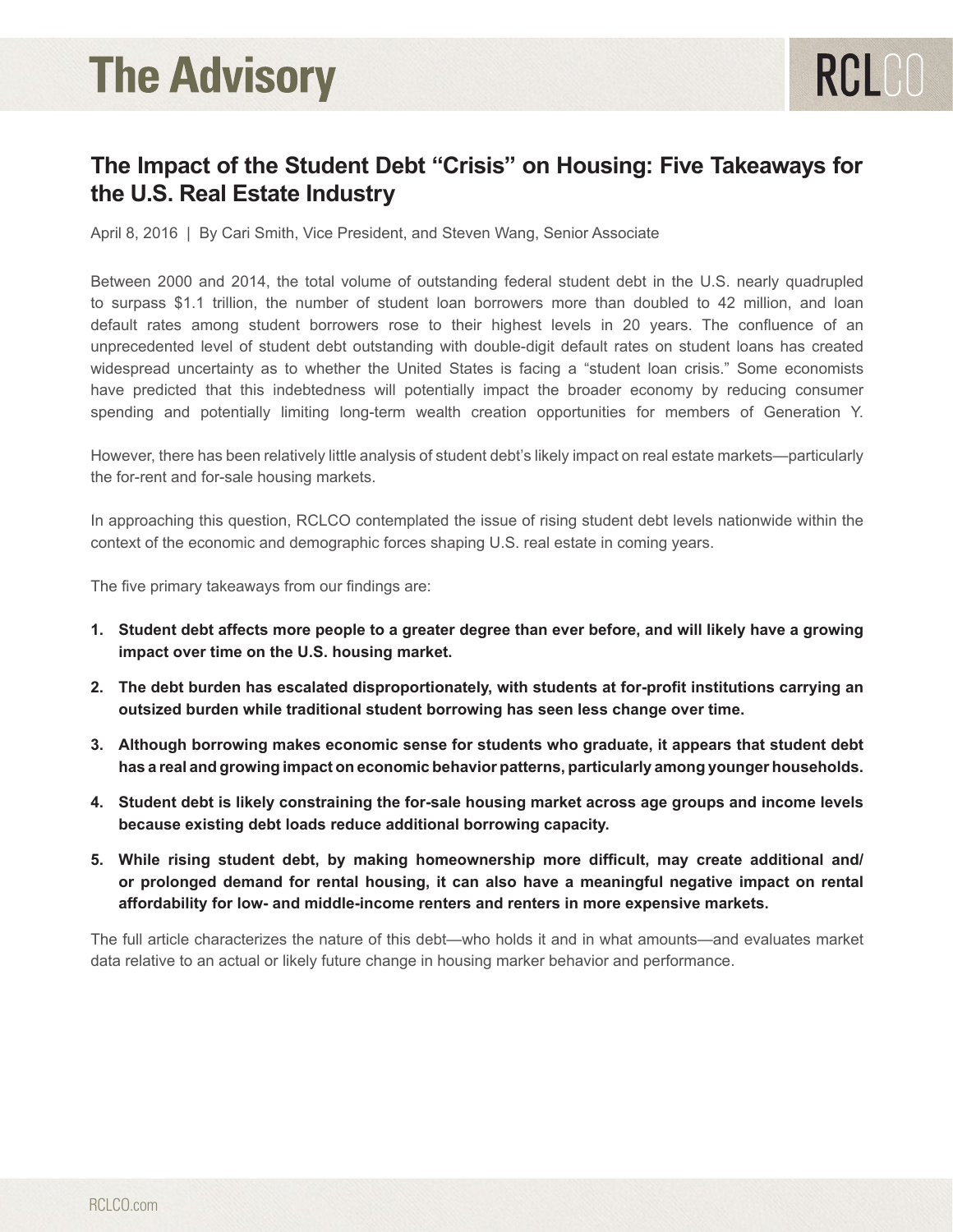# **Student debt affects more people to a greater degree than ever before, and will likely have a growing impact over time on the economic behavior of borrowers.**

Between 2000 and 2014, the total volume of outstanding federal student debt in the U.S. nearly quadrupled to surpass \$1.1 trillion, the number of student loan borrowers more than doubled to 42 million, and loan default rates **Examples Contriguist in the framerical borrowers more than every contributed to the immediate form the Federal Reserve Board of among student borrowers rose to their highest levels in 20 years. Recent data from the Federa** New York illustrates the nature of this debt: have a growing impact over the exploration of the exploration of the exploration of the exploration of the exploration of the exploration of the exploration of the exploration of the exploration of the exploration of the e

- At the end of 2014, there were estimated to be 43.5 million people in the U.S. with \$1.15 trillion in total student debt outstanding. The interest among student borrowers rose to the Federal student borrowers rose to the Federal student borrowers rose to the Federal student borrowers rose to the Federal student and the Federal student b Reserve Board of New York illustrates the nature of this debt:
- The distribution of loan balances for these 43.5 million borrowers is detailed in Figure 1 below.
- . In 2004, 25% of 25-year-olds had student debt. In 2014, this proportion had grown to 45%. the distribution of loan balances for the distribution borrowers is determined in Figure 1 below.
- Over the same time period, average student debt balances for individuals with student debt doubled, growing from approximately  $$10,000$  to over  $$20,000$ . doubled, growing from approximately  $\mathcal{L}_1$  ,  $\mathcal{L}_2$  to over  $\mathcal{L}_3$
- Recent graduates from four-year colleges had average student debt balances over \$28,000 in 2014; for the Recent graduates from four-year colleges had average student debt balances over \$28,000 in Class of 2014, two-thirds are estimated to have student debt outstanding at graduation.
- At the end of 2014, 68% of all student debt outstanding in the U.S. was held by borrowers aged 30 or older, At the end of 2014, 68% of all student debt outstanding in the U.S. was held by borrowers aged 30 and older Americans have continued taking on student debt—approximately 37% of originating student loan borrowers each year are 30 years of age or older.

*Figure 1 Distribution of Federal Student Loan Balances, 20141*



*Source: FRBNY; Equifax*

While homeownership, particularly among Millennials, has been declining for years, available data suggests that Millennials who also carry student loans are even less likely or able to purchase a home, and increasingly are being forced to make economic tradeoffs to accommodate rising student debt levels.

<sup>&</sup>lt;sup>1</sup> Federal Reserve Bank of New York, Equifax **compared to the majority of the majority of the majority of the majority of the majority of the majority of the majority of the majority of the majority of the majority of the**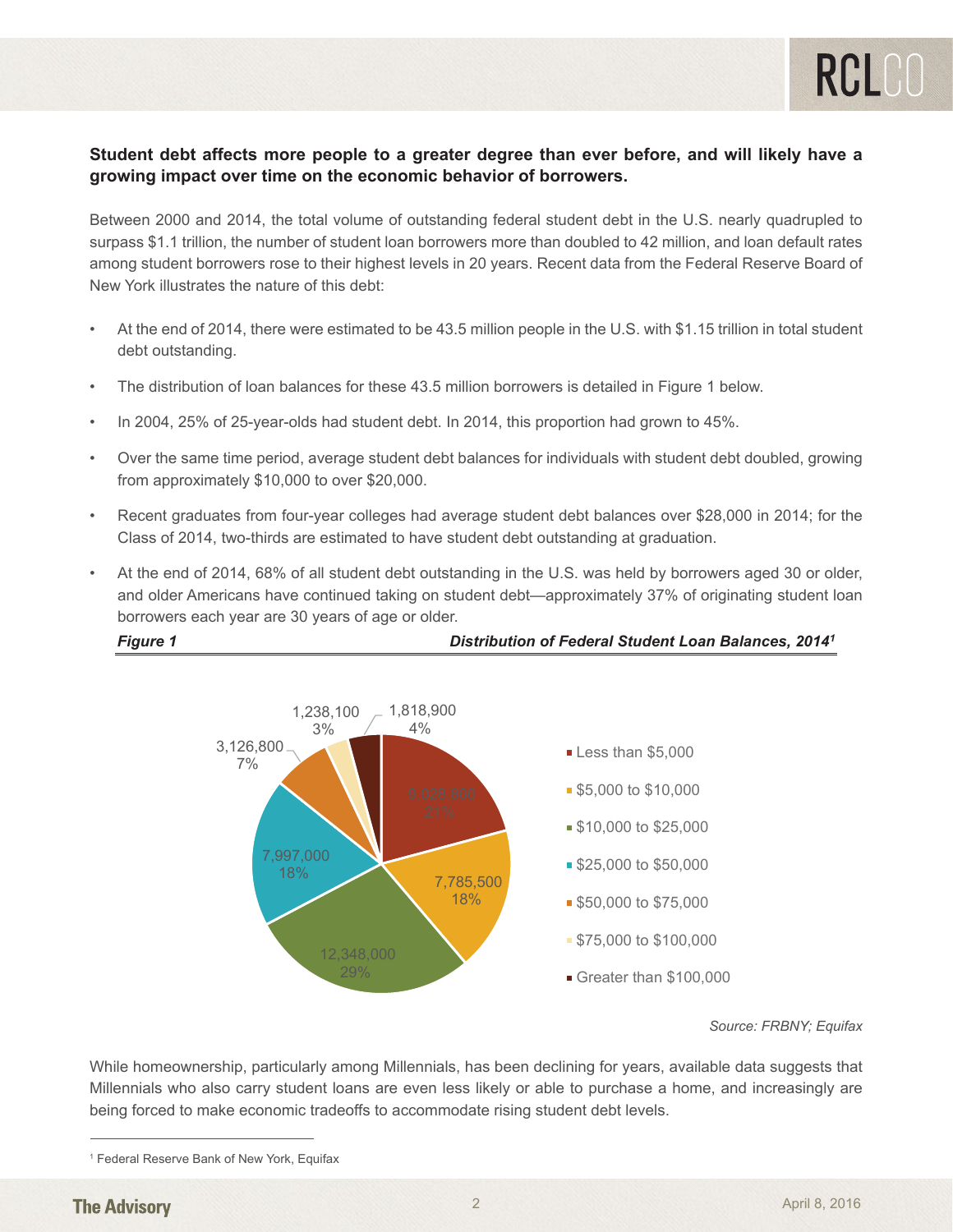Student debt is not just an issue for Millennials. Today, the majority of this outstanding debt is held by members of Generation X (people born between 1965 and 1980), who have been experiencing adverse economic outcomes related to student debt for over a decade, according to our analysis. Gen X households have been experiencing falling homeownership rates, limited income growth potential, and rising student debt balances over the past decade. In fact, RCLCO's research indicates that Gen X is largely responsible for the sluggish performance of the for-sale housing market following the Great Recession.

The ramifications of this trend are far-reaching and likely to continue, as educational attainment levels continue to rise and U.S. officials explore ways to provide greater access to higher education to all Americans.



*Source: FRBNY; Equifax*

## **The debt burden has escalated disproportionately, with students at for-profit institutions**  The debt burden has escalated disproportionately, with students at for-profit institutions carrying **time. an outsized burden while traditional student borrowing has seen less change over time.**

A Brookings Institute study2 released in September 2015 argues that the student loan crisis, to the extent A Brookings Institution study<sup>2</sup> released in September 2015 argues that the student loan crisis, to the extent there is one, is actually concentrated primarily among so-called "non-traditional" borrowers at for-profit and community colleges. "Non-traditional" borrowers are older, less educated, less affluent, and attend programs they are less likely to complete. Post enrollment, they are more likely to live in or near poverty and to experience weak labor markets. The number of non-traditional borrowers began to increase in the mid-1990s as enrollment in for-profit institutions escalated, and then surged during the Great Recession as the weak labor market encouraged many to return to school, and to borrow to do so. Figure 3 below highlights this phenomenon.

- The data suggests that despite substantial borrowing increases across institution types, the increase in student loan defaults is most acute among non-traditional borrowers enrolled at for-profit, two-year, and nonselective institutions.<br>
Selective institutions.
- for 70% of defaults. • In 2011, non-traditional borrowers represented 50% of the cohort beginning loan repayment, yet accounted

2015\_embargoed/conferencedraft\_looneyyannelis\_studentloandefaults.pdf

<sup>2</sup> http://www.brookings.edu/~/media/projects/bpea/fall-2015\_embargoed/conferencedraft\_looneyyannelis\_studentloandefaults.pdf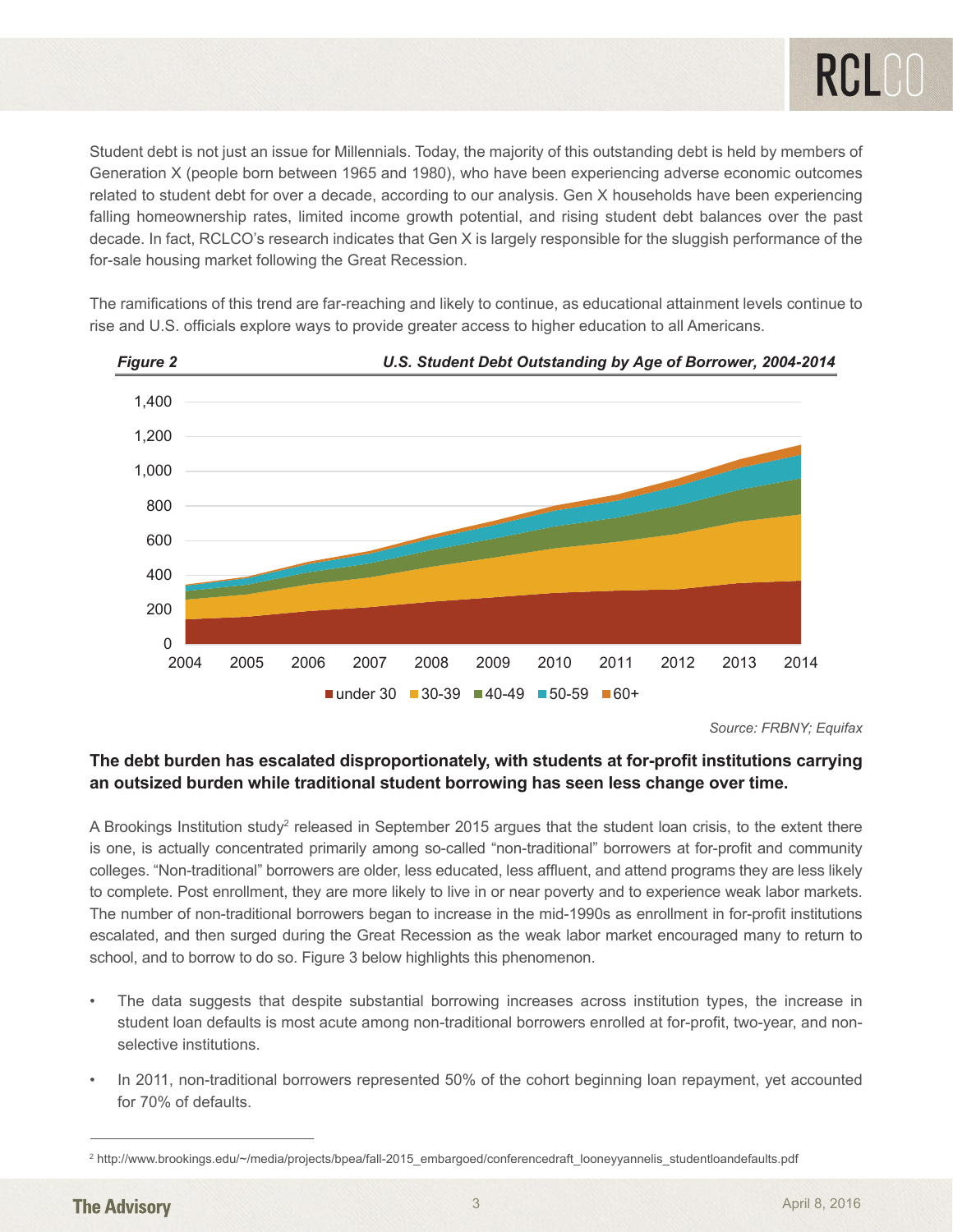Recent rates of default are unlikely to persist as enrollment patterns have normalized and employment growth continues. From 2010 to 2014, the number of new borrowers at for-profit schools fell by 44% and by 19% at twoventures in term send to see the federal loan series the federal loan portfolio and somewhat for the strategy to be strategy to be strategy to be strategy to be strategy to be strategy to be strategy to be strategy to be s of the federal loan portfolio—have moderated somewhat following a rather sharp uptick during the Great Recession. mondulum the Great Recent Recent Recent Recent Recent Recent Recent Recent Recent Recent Recent Recent Recent Recent Recent Recent Recent Recent Recent Recent Recent Recent Recent Recent Recent Recent Recent Recent Recent





### **Although borrowing makes economic sense for students who graduate, it appears that student Although borrowing makes economic sense for students who graduate, it appears that debt has a real and growing impact on economic behavior patterns, particularly among younger student debt has a real and growing impact on economic behavior patterns, particularly households. among younger households.**

The data presented in the previously mentioned Brookings study, as well as data collected during RCLCO's analysis, illustrate that traditional borrowers have substantially higher earnings than the population in general and that borrowers with higher levels of debt tend to have higher earnings. Overall, student debt still acts as a signifier of upward social mobility and higher educational attainment, particularly for those earning advanced degrees. The chart below shows the mean student loan balance of four-year degree recipients two years after entering loan repayment, broken out by annual income categories. There is a strong positive relationship between earnings and student debt balances. still activities and the upward society of upward substantially inglical committee into population in general attainment, particularly for the upstantial mobility for the upstantial model in the upstantial model in the ups

*Source: Brookings*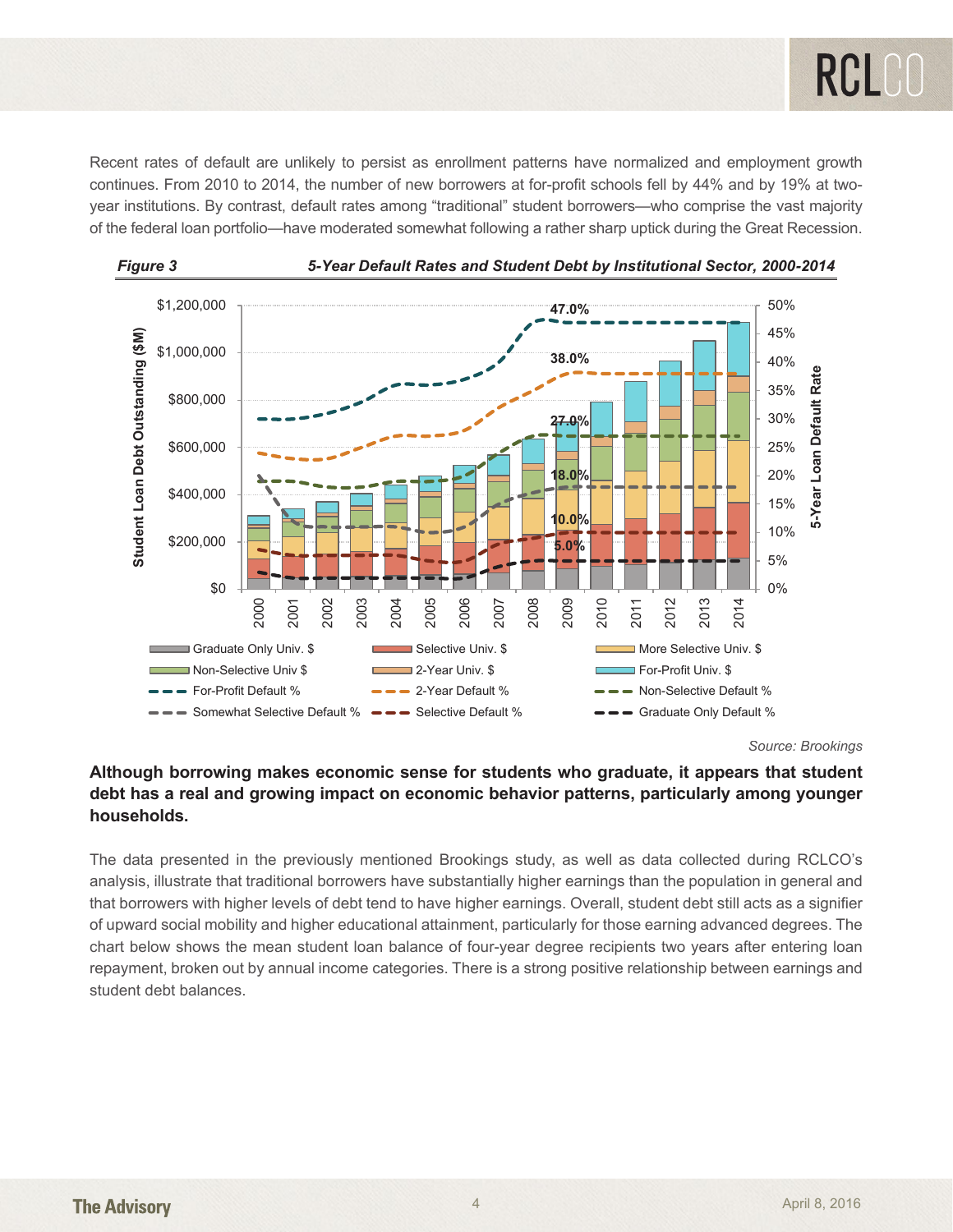



*Figure 4 Average Income by Level of Student Debt Outstanding (2014)*

Ability to pay down outstanding student debt principal is attributable to post-graduation income: the average principal balance on loans for borrowers earning below \$40,000 has only been reduced by 3-4% after five years principal statures on retails for some more caming solon project has only seen reduced by 37% after mer years<br>of entering repayment. Student loan principal balances for those earning greater than \$80,000 per year, on the other hand, have been paid down by 27% after five years of payments, suggesting that higher disposable income levels allow student borrowers to pay down principal more rapidly, while still being able to cover other expenses.<sup>3</sup> disposable income levels allow  $\alpha$  principal balances for prior  $\alpha$  and  $\beta$  greater than  $\phi$ 00,000 per year, on Although not directly attributable to rising studient debt levels in the U.S., over the past decade, and

Although not directly attributable to rising student debt levels in the U.S., over the past decade, an increasing share of young Americans—many of whom are facing expensive student loan payments, stagnant wages, and/or under- or unemployment—have opted out of the housing market altogether, choosing instead to move back into their parents' homes. As the share of those under 30 with student debt has increased, so has the proportion of The unique people living with their parents:<br>
In 2014, 49% of 25-year olds lived with their parents, compared with 27% in 2000. stagn not uncelly dimbatable to noing station about over in the 0.0, over the plast accuracy, an increase choosing Americans—many of whom are facing experisive student idan payments, stagnant wages, and Among 30-year olds, 31% lived with their parents in 2014, compared with 19% in 2000.4

- In 2014, 49% of 25-year olds lived with their parents, compared with 27% in 2000.
- Among 30-year olds, 31% lived with their parents in 2014, compared with 19% in 2000.4

*Source: FRBNY*

 <sup>3</sup> Federal Reserve Board of New York, Equifax 3 Federal Reserve Board of New York, Equifax

<sup>4</sup> Census, American Community Survey 4 Census, American Community Survey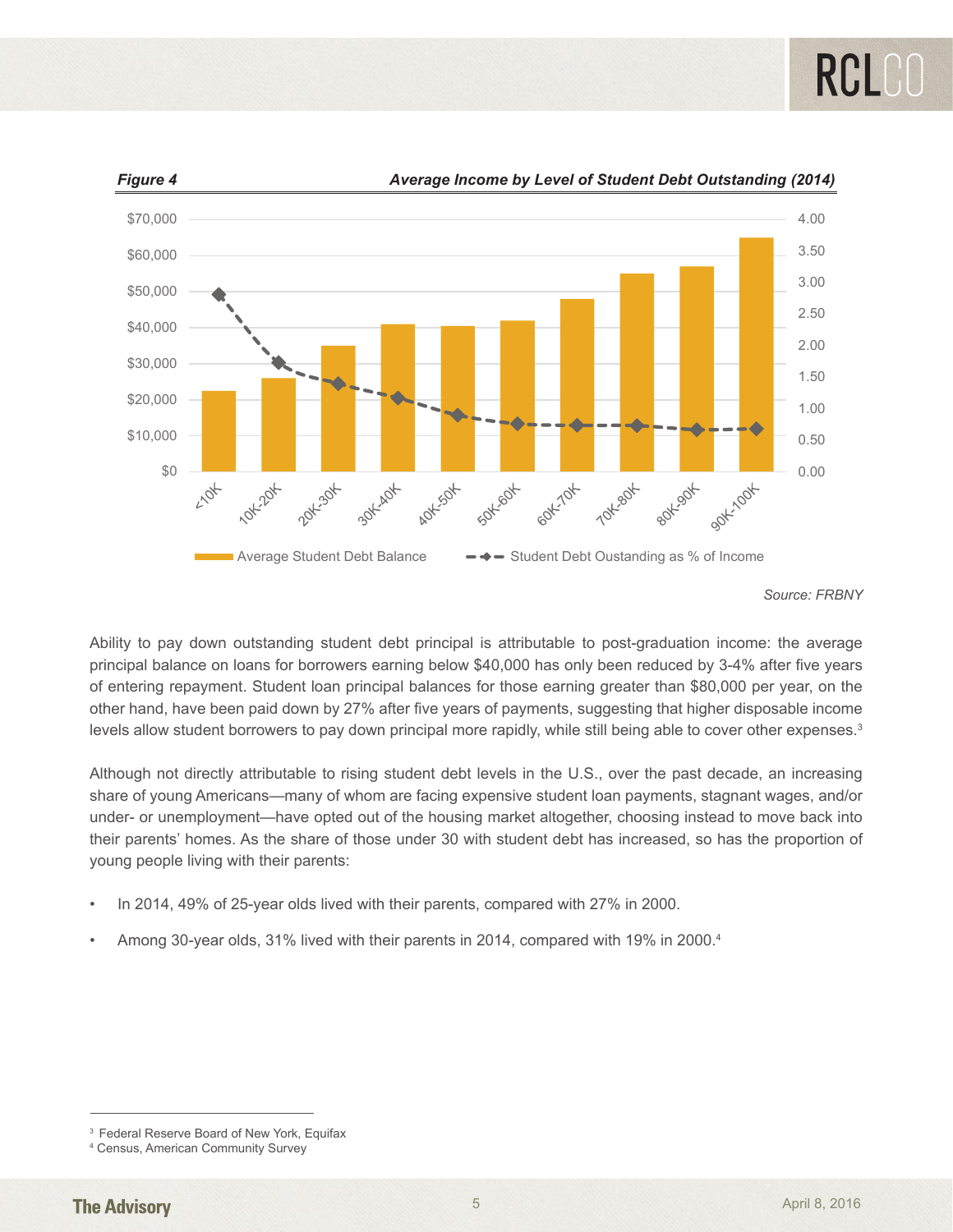

% Live with Parents  $\blacksquare$ % with 2+ Roomates  $\blacksquare$ % with 1 Roommate  $\blacksquare$ % Live Alone

% Live with Parents % with 2+ Roomates % with 1 Roommate % Live Alone *Source: Census; ACS (2013-2014)*

#### **The long-term impact of student debt on the housing market is uncertain, but student debt The long-term impact of student debt on the housing market is uncertain, but student**  appears to be constraining the for-sale housing market across age groups and income levels. **debt appears to be constraining the for-sale housing market across age groups and**  debt with impact of others to be one of the housing market to ancortain, but other **income levels.**

In a reversal from historical trends, people 30 years old and younger with student debt outstanding are less likely to own a home today than their peers with no student debt. While homeownership, particularly among Millennials, **has been declining for years, RCLCO's analysis of data from the Federal Reserve Board of New York shows that has been declining for years, RCLCO's analysis of data from the Federal Reserve Board of New York shows that** Millennials who also carry student loans are even less likely or able to take on other types of household debt than their peers, including but not limited to mortgage debt. been declining for years, RCLCO's analysis of data from the Federal Reserve Board of New York shows to



Source: FRBNY; Equifax

As borrowers enter student loan repayment, their ability to take on additional debt is constrained, either as a result of reduced disposable income or because taking on additional debt is considered to be an unwise lending or borrowing decision. Among 25-year olds with no student debt, overall debt levels are substantially lower, although borrowing decision. Among 25-year olds with no student debt, overall debt levels are substantially lower, a home-secured (mortgage) levels are appreciably higher. owing decision. Among 25-year olds with no student debt, overall debt levels are substantially lower, althoi lending or borrowing decision. Among 25-year olds with no student debt, overall debt levels are substantially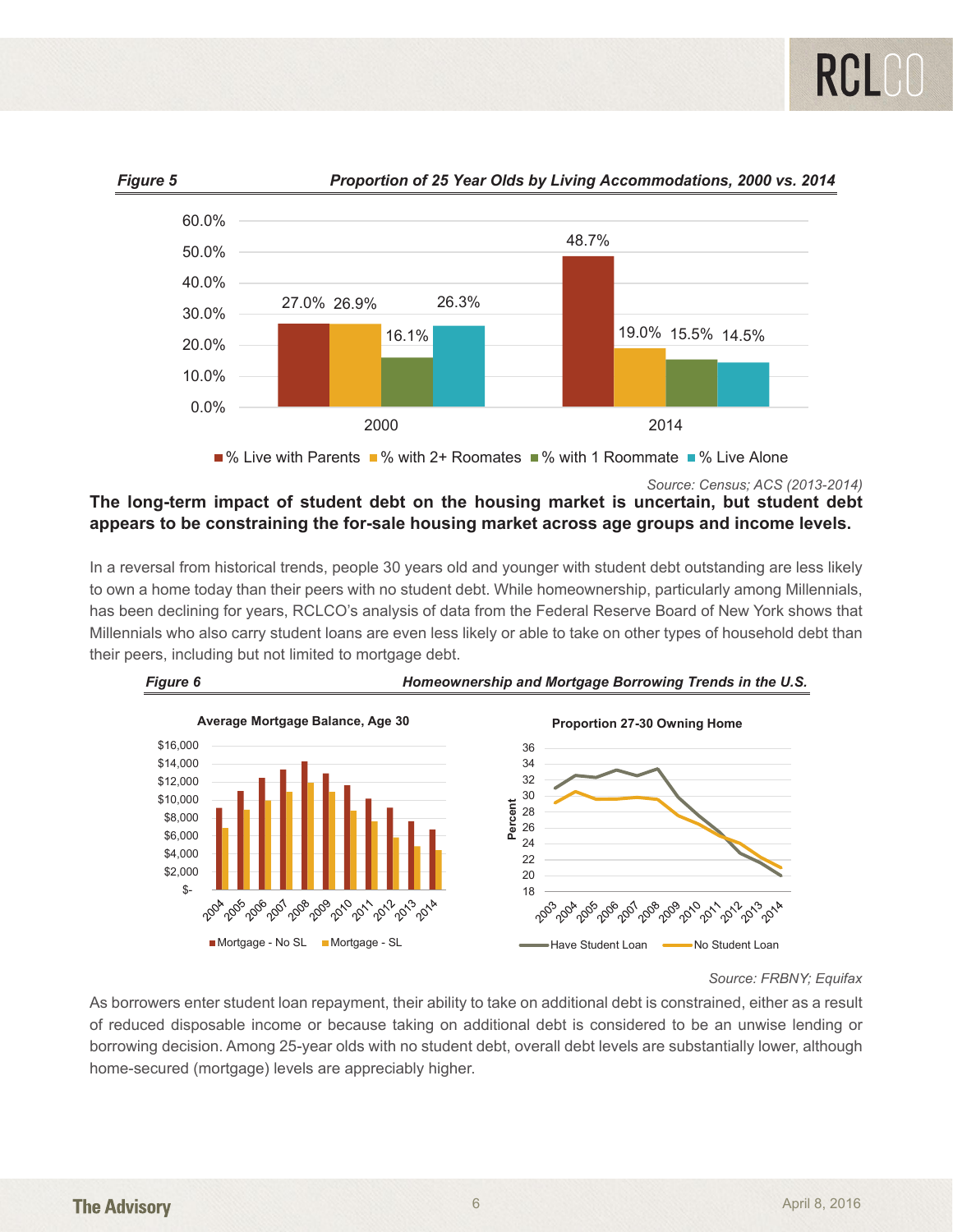

**Figure 7** Borrowing Ability of 30-Year Olds and Impact of Student Debt<sup>5</sup>



**Debt balance outstanding by student borrower status vs. U.S. average debt**

RCLCO recently conducted a consumer survey of first-time homebuyers aged 40 or younger which asked respondents to identify the key challenges they faced in their purchase. 39% of respondents cited difficulty saving sufficient money for a down payment, while 21% cited lack of credit as a deterrent. Figure 8 below summarizes survey responses. Similarly, data from the Federal Reserve Board of New York shows that student borrowers have Lower credit scores over time than their peers with no student debt, potentially discouraging or even prohibiting student borrowers from obtaining the leverage needed to make major household investments. disponses. Ormany, data nom the rederariveserve board or new fork shows that student borrower redit scores over time





*Source: 2015 RCLCO Young Homebuyer Survey*

**Source: FRBNY; Equifax** 

<sup>&</sup>lt;sup>5</sup> Federal Reserve Board of New York, Equifax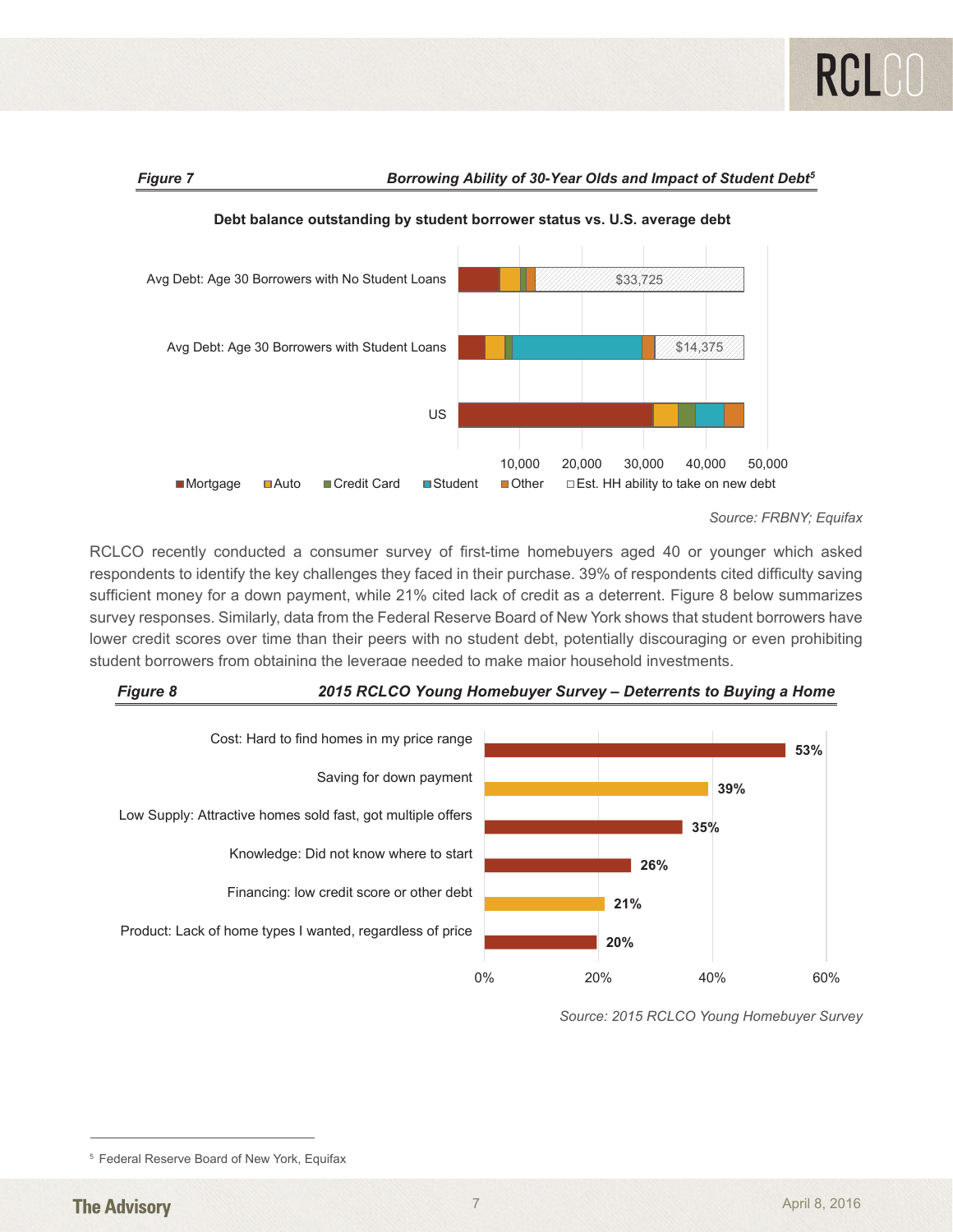

Generation X borrowers, who own 50% of all student debt outstanding in the U.S., have already and will continue to experience negative economic outcomes related to student debt, such as reduced income growth potential, declining homeownership rates, and higher loan default rates. According to the latest report from the Harvard Joint Center for Housing Studies, "The national homeownership rate slid for the 10th consecutive year in 2014 to 64.5%, and continued to fall in early 2015 with a first-quarter reading of just 63.7%—the lowest quarterly rate since early 1993. The homeownership rate for 35–44 year olds has fallen most and is down 5.4% points from the 1993 level and back to a level not seen since the 1960s. In fact, the national homeownership rate remains as high as it is only because the baby boomers (born 1946–64) are now in the 50-plus age groups when homeownership rates are high, and because owners aged 65 and over have sustained historically high rates."6

According to Fannie Mae's National Housing Survey for the fourth quarter of 2014,<sup>7</sup> 82% of respondents thought that owning made more financial sense than renting. Even among renters, 67% agreed with this statement. Among renters aged 18–39, 92% expected to buy homes eventually, but 62% of renters aged 18–39 reported that getting a mortgage would be difficult for them.

Essentially, student debt makes it more difficult to transition from renting to owning, even among high-income households, by reducing the amount of additional debt that can be taken on through a mortgage, increasing mortgage borrowing costs, and reducing income available to save for a down payment. As such, student debt also reduces the price of homes that households can afford. Generally, our analysis suggests, rising student debt has and will continue to delay the entrance of younger and less affluent households into the for-sale housing market.

<sup>&</sup>lt;sup>6</sup> http://www.jchs.harvard.edu/sites/jchs.harvard.edu/files/son\_2015\_key\_facts.pdf

<sup>7</sup> http://www.fanniemae.com/portal/research-and-analysis/housing-survey.html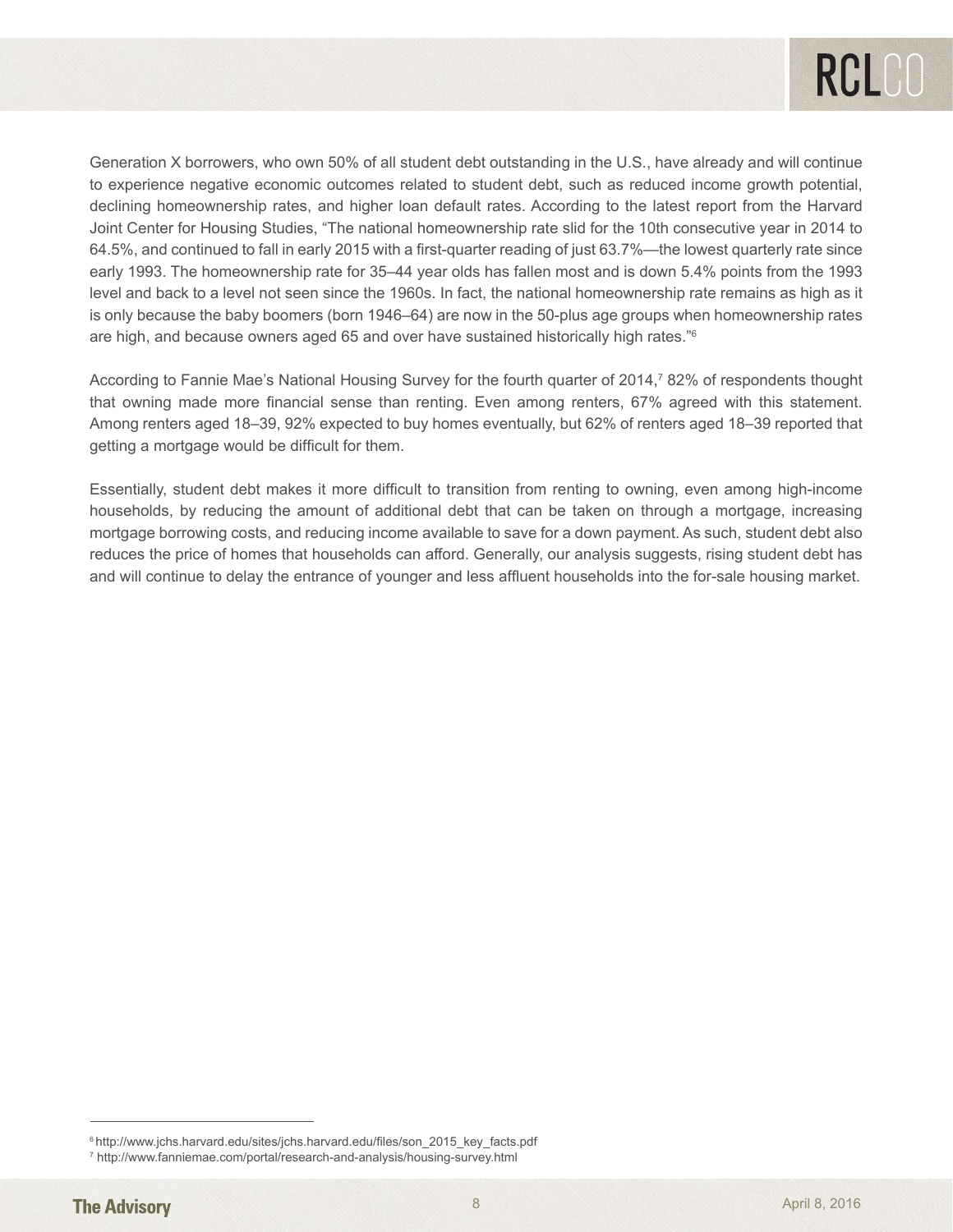# **While rising student debt is supportive of rental housing by potentially delaying renters' ability to purchase homes, it can have a meaningful negative impact on rental affordability for middleincome renters and renters in more expensive markets.**

According to Fannie Mae's National Housing Survey for the fourth quarter of 2014, $^8$  in 2013, 39% of households aged 20–39 carried an outstanding student loan balance, up from 22% of same-aged households in 2001. While nearly two-thirds (64%) of people aged 20–39 with student loan debt owed less than \$25,000 in 2013, a fifth (19%) had balances of at least \$50,000—more than three times the share in 2001. In 2013, 8% of all households repaying their student loans had high debt burdens (payments exceeding 14% of monthly income), while the share of renters aged 20–39 with these debt burdens was especially high at 19%. Interestingly, over one-half of households in their 20s and 30s with student loan debt in 2013 did not have four-year college degrees—and therefore are particularly likely to experience high student debt burdens compared to college graduates.

RCLCO's analysis seems to suggest that renters' ability and willingness to pay for housing is negatively impacted by student debt, particularly for middle- and low-income households, as a result of rising student debt burdens affecting a growing share of renters, coupled with rising housing costs nationwide. Beginning with data from the Federal Reserve Board of New York that provides average loan balances by income band, RCLCO conducted its own analysis of renter affordability, focusing on the potential impact of monthly student debt payments on household spending. Specifically, we attempted to identify the types of renters most likely to choose less expensive housing in order to offset monthly student loan payments.

RCLCO conducted this analysis to try to answer the question of whether rental decisions were tied to levels of student debt. Using data from the 2013 and 2014 American Community Survey (1-Year Samples) and Axiometrics, we estimated median monthly rent for each income band. We calculated monthly student debt payments, assuming a 15-year repayment period at an annual fixed interest rate of 5%, and using the average loan balances by income category provided in the Federal Reserve Bank of New York dataset.9 We then applied weighted average tax rates, provided by the Bureau of Labor Statistics, to each income band, to show the amount of "take home" pay an individual would receive at each income level, after netting out primary fixed expenses: rent, student loan payments, and taxes.

We assumed an "affordability" threshold of 35% of gross monthly income—the maximum amount any renter would be willing to pay for housing costs—to show the degree to which housing plus student debt causes the same affordability issues as housing alone without debt. (Essentially, we bundled student debt and housing costs together and treated them as one fixed cost to test their affordability against a generally accepted housing affordability metric.) In this hypothetical analysis, we assume that the two fixed costs act as substitutes in household budgeting and decision making. If a household cannot afford to pay 35% of its income on rent, it cannot afford to pay 35% of its income on rent plus student debt and will seek out lower-priced rental housing in response.

<sup>8</sup>http://www.fanniemae.com/portal/research-and-analysis/housing-survey.html

<sup>9</sup> This is clearly an oversimplification—made for the purposes of this analysis—of actual student loan payments, which doesn't account for interest-only payments, increasing balances, or loans that are delinquent or in default.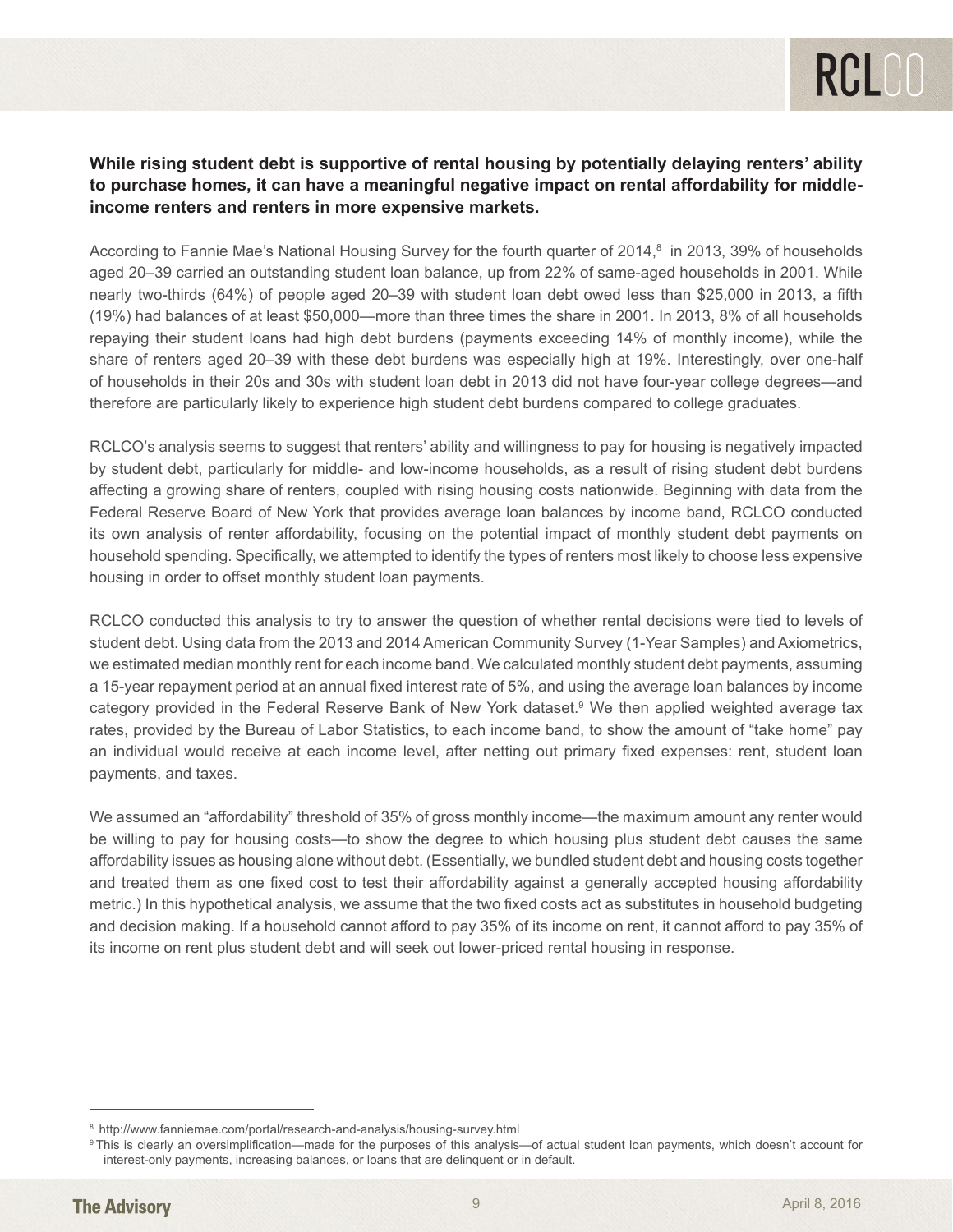

*Figure 9 Rent and Expense Affordability by Income Category, Los Angeles MSA10*

**The greatest impaction of student depth impaction of student depth impaction of student depth impaction of student depth impaction of**  $S$  **and**  $S$  **(2013–2014)** 

**The greatest impact of student debt will be felt by middle-income renters**, who, unlike low-income renters, have some flexibility to choose between available housing options and price points, and, unlike high-income renters, are governed primarily by affordability in their housing decisions. renters, have some flexibility to choose between available housing options and price points, and, unlike greatest impact of student dept will be felt by middle-income renters, who, uni

- These renters are more likely than low- or high-income households to pay rents tightly in line with what they can afford, and therefore seek rents below what they would otherwise pay in response to student debt. into disposable income and forcing householders to make economic tradeoffs to make ends meet.
- As such, student loan payments can have a sizeable impact on housing choices, in terms of cutting into disposable income and forcing householders to make economic tradeoffs to make ends meet. The definition of middle-income renters varies between markets, but Figure 10 shows that in this middle-As such, student loan payments can have a sizeable impact on housing choices, in terms of cutting i

The definition of middle-income renters varies between markets, but Figure 10 shows that in this middle-income section, the curves do not just intersect with the 35% of gross income curve, but also flatten out. This flattening represents the impact the economic tradeoffs have on total expenditures for rental + student debt payments. People begin to save on rents in response to their student debt outlays, flattening the curve so that student debt takes up a portion of expenditures that would have gone only to rent. This finding suggests that in the middleincome range, renters are substituting rental payments for student debt, paying off student debt while living in less expensive housing instead of living in the rental housing that their incomes would suggest they can afford. counts the impact the economic trade low-income housing include or invitig in the following the most afford most accepted beggeen they can uncle.

It is also worth mentioning that among low-income renters, it appears that even before making monthly student loan payments, low income earners often are forced to pay much more than they can "afford" for rental housing. For low-income households with student debt, the situation is exacerbated. Because these low-income households are typically already renting the most affordable housing in the market, it is likely that these households, when

 <sup>10</sup> Census, ACS 2013 - <sup>2014</sup> 10 Census, ACS 2013 - 2014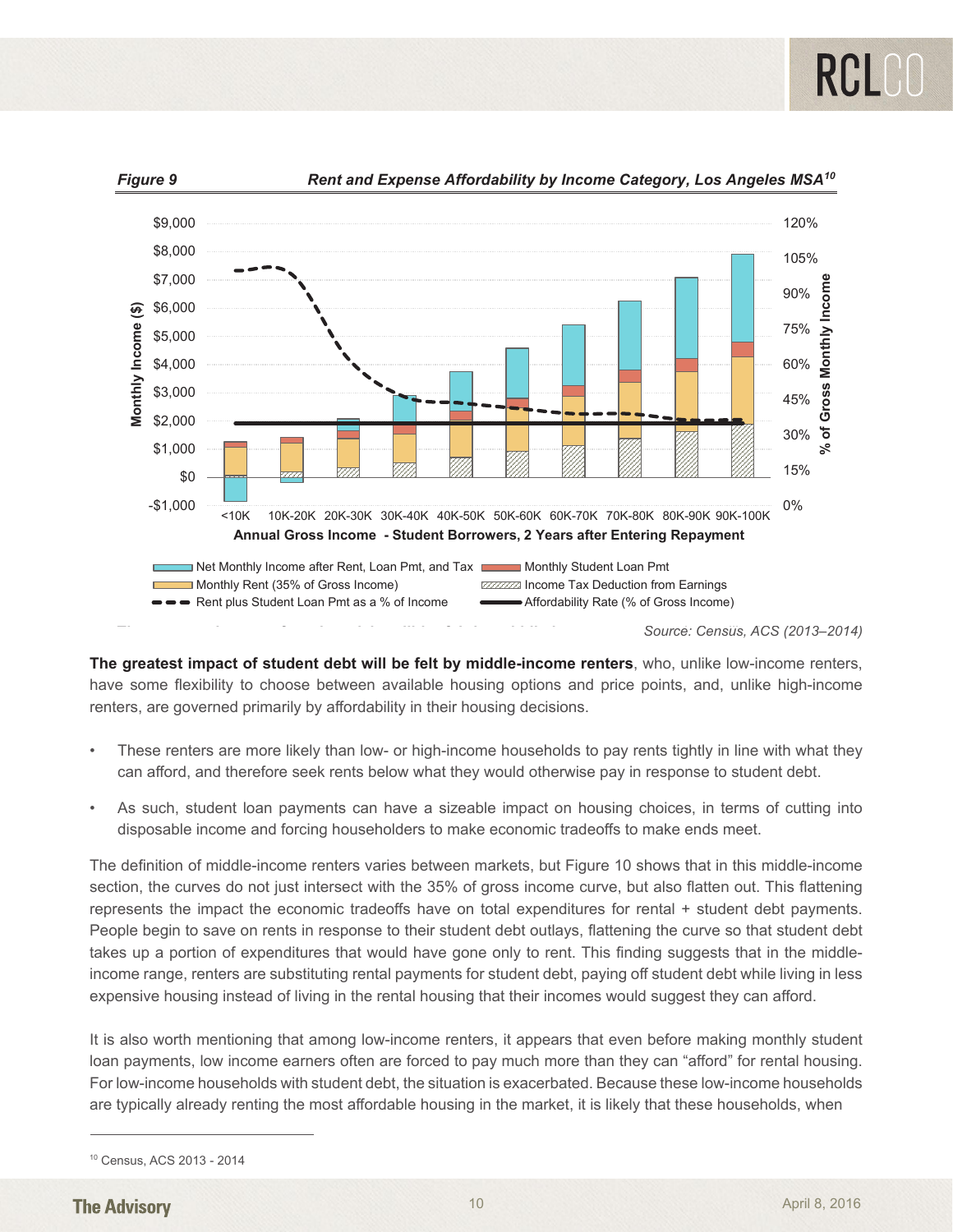*Figure 10 Income and Rent Affordability and the Impact of Student Debt*  \$3,000 \$2,500  $6. $2,000$ **Rent + Debt (\$)** Rent + Debt \$1,500 \$1,000 \$500 **Income Band (\$)**<br>Agg Construction and Construction and Construction and Construction and Construction and Construction and Construction and Construction and Construction and Construction and Construction and Construction 8-20-00 5-30.00 590.000 50.000 Less Kighayon B 6510.000 520.00 550.000 50.00 50.00 510.00 510:000 580:00 59.90.00

■Affordable Rent Curve (35% of income) Charlotte Rent+Debt

LA Rent+Debt Charlotte Median Rental Rate

burdened by student debt, may be more likely to choose to live with family or roommates than middle- or highincome renters—or low-income renters without student debt—do.

# **Conclusion**

**......** LA Median Rent

While homeownership, particularly among Millennials, has been declining for years, RCLCO's understanding of the trends discussed in this article leads us to consider that rising student debt levels across age and income groups in the United States could potentially be impacting housing decisions, particularly among renters, by making it more difficult to transition from renting to owning. Despite evidence that the desire to own homes in America has not necessarily diminished, homeownership has fallen over time, likely as a result of many complex and compounding factors, including rising student debt burdens nationwide. ac nonneuverlensing, paracalary among winerinials, has been acciming for years, NOLOO 3 and istantanty

Among households in low- and middle-income categories, who are more likely to be renters as a result of limited means to purchase a home (even before considering rising student debt burdens), student loan payments are most likely to have a significant impact on housing choices because of the need to make more difficult economic tradeoffs. low- and middle-income households are increasingly priced out of market-rate rate rate rate rate rentals, which many have rentals, which may have rentals, which may have rentals, which may have rentals, which may have rent

In the real estate industry lately, rental housing affordability has become a major topic of discussion, as low- and to the income households are increasingly priced out of market-rate rentals, while many have hypothesized middle-income households are increasingly priced out of market-rate rentals, while many have hypothesized that the situation will continue to worsen in the most expensive markets. Considering that a growing share of households today are burdened with student debt, it will become increasingly important to understand the impact that student debt has on affordability and housing decisions in the United States.

*Source: RCLCO; ACS; BLS; Axiometrics*